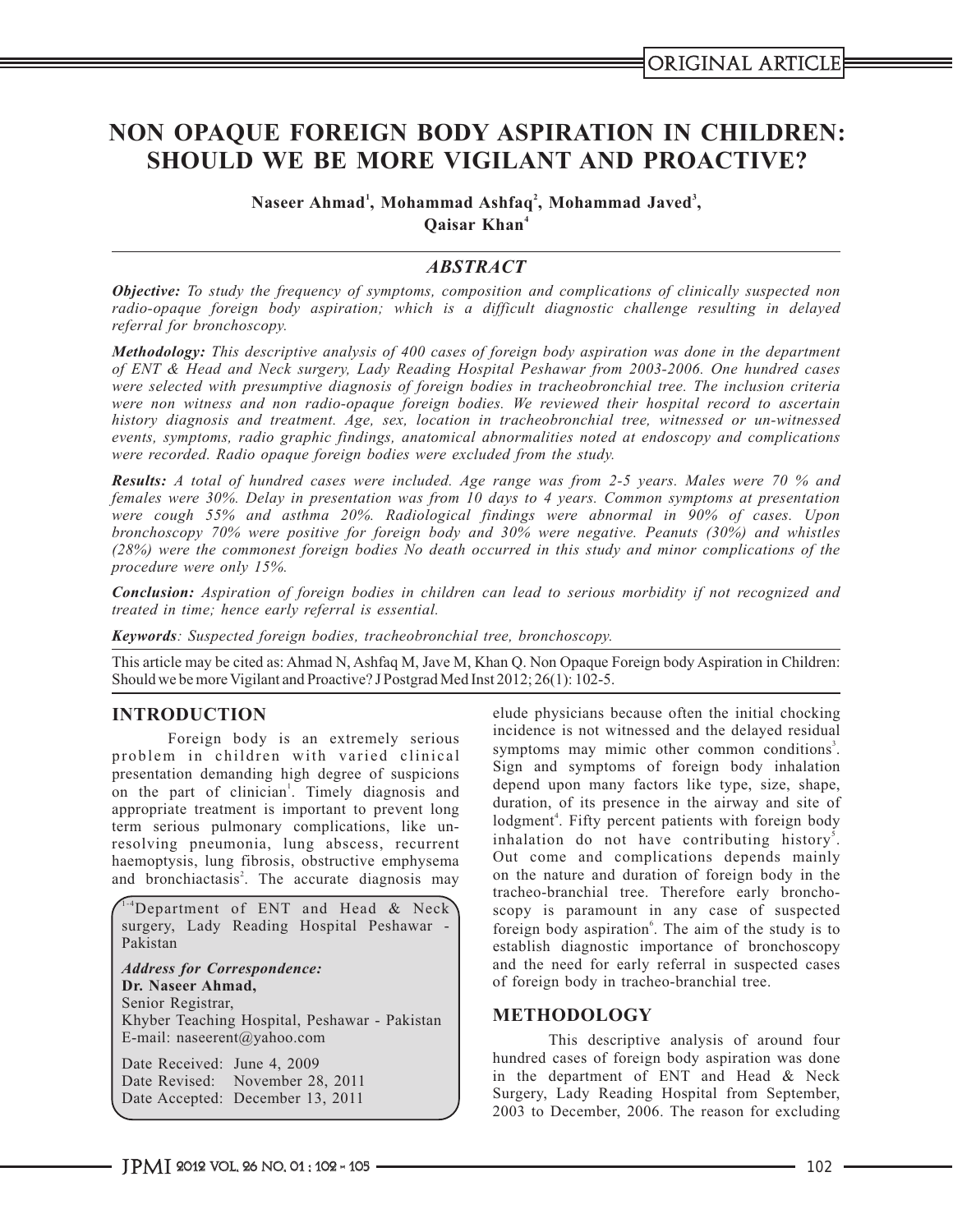300 cases from study was that they have definite **RESULTS**<br>history of foreign body inhalation and their X-rays history of foreign body inhalation and their X-rays Among the 100 cases; age range was from were positive for foreign bodies. About 100 cases 2.10 S years Males were 20 and familes were 20 were positive for foreign bodies. About 100 cases  $\frac{2 \text{ to 5}}{2 \text{ to 5}}$  years. Males were 70 and females were 30. were selected with presumptive diagnosis of Delay in presentation was from 10 days to 4 years.<br>
Selection body aspiration we reviewed their hospital Referral to our emergency room was from foreign body aspiration we reviewed their hospital Referral to our emergency room was from<br>record to ascertain history, diagnosis and paediatric unit 60 cases, chest unit 30 cases while record to ascertain history, diagnosis and paediatric unit 60 cases, chest unit 30 cases while<br>treatment. Data was collected on a pre designed 10 cases were admitted through ENT OPD. treatment. Data was collected on a pre designed 10 cases were admitted through ENT OPD.<br>proforma and data collection was based on our Presentation was: unexplained cough (55%), emergency room record, admission history, Asthma (20%), atelactatic lung (13%), emphysema physical examination, anaesthetic examination and  $(10\%)$ , b r on chiactasis  $(2\%)$  as shown in operative and post operative notes operative and post operative notes.

age, sex, location of foreign body in the tracheobronchial tree, witnessed or unwittnessed events, symptoms, radiographic findings,<br>anatomical abnormalities, noted at endoscopy and foreign body, while 30 % had only mucus plug and anatomical abnormalities, noted at endoscopy and foreign body, while 30 % had only mucus plug and complications. We did not include those cases who pus. In positive cases material extracted were had definite history of foreign body inhalation seeds (peanut, bean, maize) and plastic material (witness) and those with radio-opaque foreign (small toys, whistle) as given in Table 2. bodies' shadows on X-ray. Radiographic findings were noticed (see table

Presentation was: unexplained cough  $(55\%)$ ,

The following information was recorded,<br>  $\frac{1}{2}$  Physical finding included unilateral<br>
exploration of foreign hody in the decreased breath sound (70%), wheezing (30%), fever  $(15\%)$ , stridor  $(5\%)$ , and cyanosis  $(2\%)$ .

pus. In positive cases material extracted were

| S.No | <b>Presentation</b>   | No. of cases | $\%$ age |
|------|-----------------------|--------------|----------|
|      | Unexplained cough     | 55           | 55       |
|      | Asthma                | 20           | 20       |
|      | Atelectatic lung      |              |          |
|      | Emphysema             |              |          |
|      | <b>Bronchiactasis</b> |              |          |

**Table 1: Presentation at arrival** 

| S.No. | <b>Materials</b> | <b>No. of Cases</b> | <b>%age of cases</b> |
|-------|------------------|---------------------|----------------------|
|       | Peanuts          | 30                  | 30                   |
| 2     | Maize            |                     |                      |
| 3     | Beans            |                     |                      |
|       | Whistle          | 28                  | 28                   |
| 5     | Plastic Toys     |                     |                      |
|       | $Mucus+pus$      | 30                  | 30                   |

**Table 2: Composition of Foreign Bodies**

| <b>Table 3: Radiological abnormalities</b> |  |
|--------------------------------------------|--|
|--------------------------------------------|--|

| S.No | <b>Findings</b>      | <b>No. of Cases</b> | <b>Percentage of Cases</b> |
|------|----------------------|---------------------|----------------------------|
|      | Emphysema            | 50                  |                            |
|      | Atelactasis          | 20                  | 20                         |
|      | <b>Bronchictasis</b> |                     |                            |
|      | Normal               | 10                  |                            |
|      | Mediastinal Shift    |                     |                            |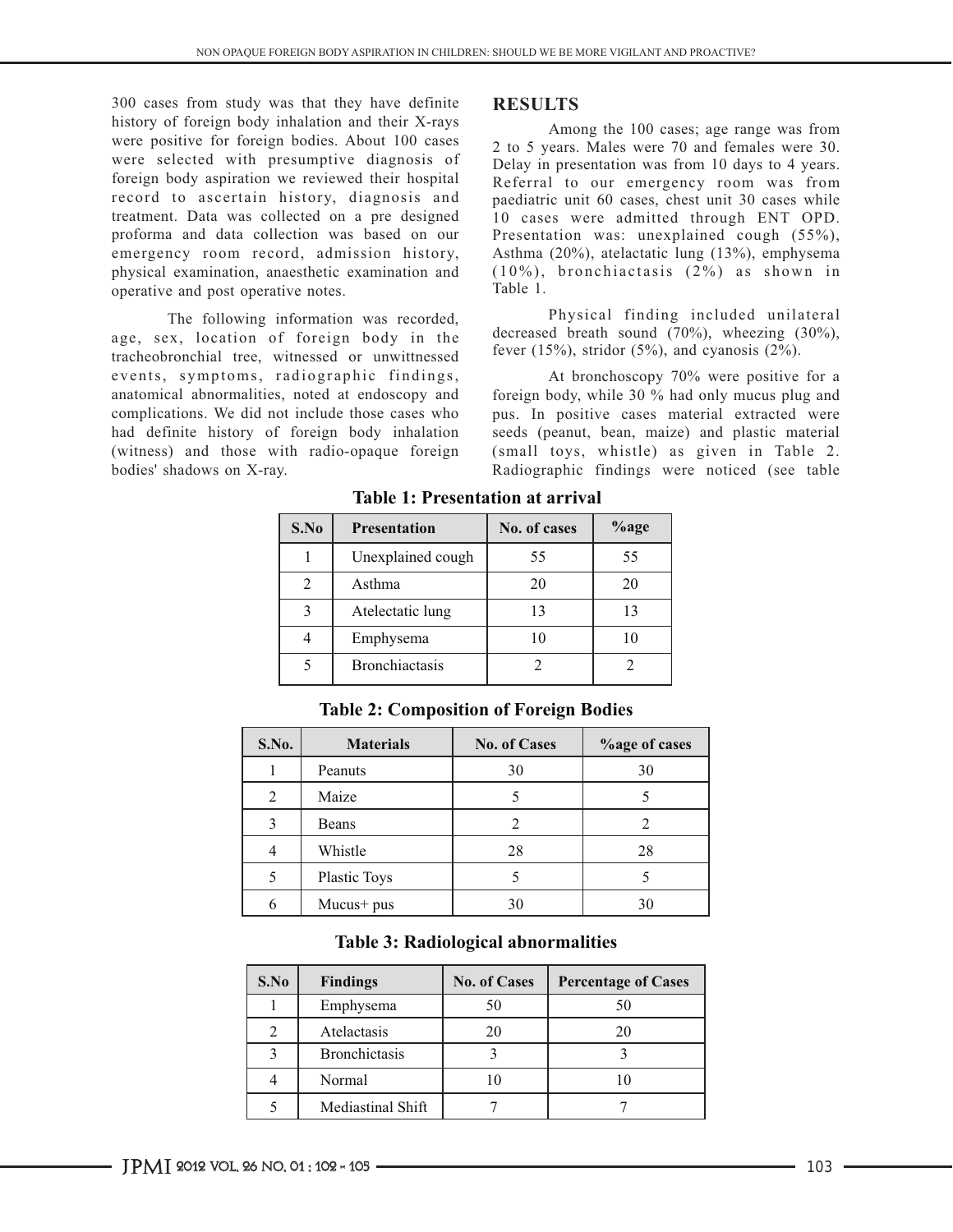| S.No | <b>Complications</b> | <b>No. of Cases</b> | <b>%</b> age of cases |
|------|----------------------|---------------------|-----------------------|
|      | Delayed recovery     |                     | 10                    |
|      | Tracheostomy         |                     |                       |
|      | Death                |                     |                       |

# **Table 4: Complications**

**Table 5: Location of Foreign Bodies in Tracheobronchial Tree** 

| S.No | Location          | <b>No. of Cases</b> | <b>%age of cases</b> |
|------|-------------------|---------------------|----------------------|
|      | <b>Right Lung</b> | 44                  | 44                   |
|      | Left Lung         | 23                  | 23                   |
|      | Bilateral         |                     |                      |
|      | Trachea           |                     |                      |

No.3) in 90% cases, while 10% cases had normal possibility of airway foreign body should be x-ray chest. One child was treated for 4 years for suspected. Paroxysmal cough, wheezing and repeated chest infection while at bronchoscopy a respiratory distress are common associated plastic ball point end was found in the right main symptoms. While history of cynosis during an plastic ball point end was found in the right main symptoms. While history of cynosis during an bronchus which was removed. No mortality episode of cough is strongly suggestive of airway occurred in our study. Ten patients  $(10\%)$  had foreign body, decreased breath sounds on the prolonged postoperative recovery while  $5 \ (5\%)$  affected side, ronchi and fine crepitation are prolonged postoperative recovery while  $5(5\%)$  affected side, ronchi and fine crepitation are patients needed tracheostomy (Table 4).

It is difficult to ensure that foreign body of foreign body inhalation. We found and extracted aspirations are not missed. Aspirated foreign radiolucent foreign bodies from 70 patients (70%) aspirations are not missed. Aspirated foreign radiolucent foreign bodies from 70 patients (70%) bodies have historically been difficult to diagnose, while 30 patients (30%) were negative for bodies have historically been difficult to diagnose, while 30 patients (30%) were negative for which is especially true in infants and small bronchoscopy. This 70% positive rate is  $children<sup>7</sup>$ .

however a history of chocking or coughing spell study was 4 years. This child was treated for can usually be obtained from the parent who recurrent chest infection, but we were able to can usually be obtained from the parent who witnessed the child<sup>8</sup>. The remove small plastic piece of a ball point from the

However, a normal chest X ray does not exclude reported one case that was treated for 20 years for the nogeibility of a foreign body In our study this asthma when actually a foreign body was removed the possibility of a foreign body. In our study this happened in 10% cases. Without high index of suspicion the diagnosis of foreign body aspiration may be missed, which can cause significant infection and asthma etc, before definite retrieval<br>morbidity and mortality especially in children by bronchoscopy and 4 patients had died due to morbidity and mortality especially in children<br>between 1 to 3 years old, Foreign body present delayed diagnosis in his series. In the study between 1 to 3 years old  $\degree$ . Foreign body present for long time can cause serious pulmonary conducted by Saquib MM et al at King Fahad for long time complications like lung abscess, middle lobe University Riyadh in 128 suspected cases only 4 complications like lung abscess, middle lobe University Riyadh in 128 suspected cases only 4 syndrome, scar formation and bronchiactasis which patients had no foreign body. Also in the study of syndrome, scar formation and bronchiactasis which require surgical resection. But when foreign bodies are extracted from such cases the complications resolved spontaneously<sup>5</sup>. In children of 2 to 5 years resolved spontaneously<sup>3</sup>. In children of 2 to 5 years Qureshi IL et al<sup>13</sup>, all the doubtful cases were of age with sudden respiratory problem, the positive for foreign bodies. The mortality rate of

episode of cough is strongly suggestive of airway common auscultatory finding <sup>4</sup>. We included all 100 cases in our study based on the above doubtful **DISCUSSION** history and examination, none have definite history bronchoscopy. This 70% positive rate is comparable with both National and International No sign and symptoms occur consistently studies. The maximum delayed presentation in our ign a history of chocking or coughing spell study was 4 years. This child was treated for right main bronchus. Similarly Khan SH et al<sup>10</sup> Abnormal radiological findings are usual. The right main bronchus. Similarly Khan SH et al<br>reported one case that was treated for 20 years for upon bronchoscopy. Cohn<sup>5</sup> has shown in his study that 20% of patients were treated for chest conducted by Saquib MM et al<sup>11</sup> at King Fahad Khan MNZ et al<sup>4</sup>,  $51\%$  cases were positive for foreign bodies but in the study of Saeed  $M<sup>12</sup>$  and